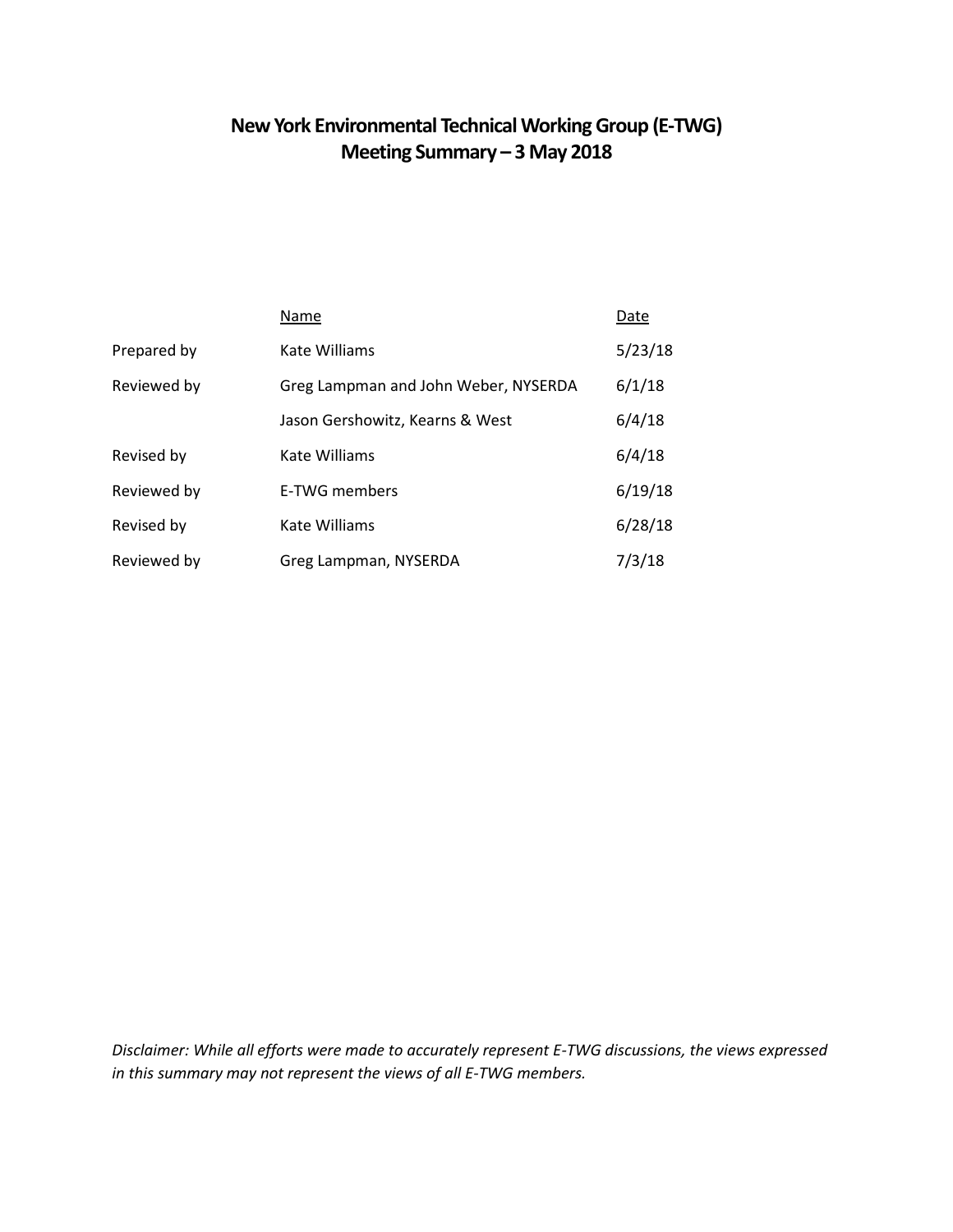## **Background**

As part of New York State's efforts to responsibly develop offshore wind energy, the New York State Energy Research and Development Authority (NYSERDA) convened a group of offshore wind stakeholders to provide input to the state on environmental topics. The first meeting of this Environmental Technical Working Group (E-TWG) was held in New York City on 3 May, 2018 (Appendix A). There were 18 E-TWG members in attendance in the room and five who participated remotely via webex/conference call (Appendix B). Five support staff from NYSERDA, Biodiversity Research Institute (BRI), and Kearns & West were also present.

This meeting summary is intended to capture the key points of discussion and input from the E-TWG, as well as capture action items identified during the meeting. This summary is loosely organized according to the structure of the meeting agenda (Appendix A), with eight major topic areas. Specific comments are organized by topical relevance, not necessarily the part of the agenda in which the comments were made. Opinions are not attributed to specific E-TWG members unless there is a clear reason to do so. For topics where there were differences of opinion among E-TWG members, this summary identifies areas of agreement as well as the different perspectives offered during meeting discussions.

## **Action Items**

The following action items to advance E-TWG objectives were identified during the meeting:

- Support staff will work with E-TWG members to schedule the second E-TWG meeting (in July 2018, if possible).
- Support staff will send an email to the E-TWG about the State of the Science Workshop, to assess whether there is interest in overseeing workshop planning.
- Support staff will initiate workshop planning (with an ad hoc oversight committee, above), including identifying a venue and dates, and developing a list of session topics and draft agenda.
- Support staff will develop a meeting summary from the May 3 meeting (this document)
- E-TWG members will review the draft meeting summary (this document) and approve it or ask for modifications.
- Support staff will develop a list of potential Specialist Committee topics and considerations, based on input received during E-TWG brainstorming sessions and other avenues.
- E-TWG members will identify their top priority issues for Specialist Committees (SCs) and send that information to Kate Williams and/or Greg Lampman to inform the next meeting's agenda.
- Support staff will draft a written charter for the E-TWG to review.
- Support staff will draft a communications plan for the E-TWG to review.
- Support staff will identify potential state contacts from Maryland, Delaware, Virginia, and North Carolina to approach about potential E-TWG/SC/workshop participation.
- Support staff will post materials from the first meeting on the website, as appropriate (including the meeting agenda and powerpoint slides).
- E-TWG members will designate alternates from their organizations to participate in E-TWG activities as needed.
- Greg Lampman will follow up with specific E-TWG members about their comments on reports that fed into the Offshore Wind Master Plan.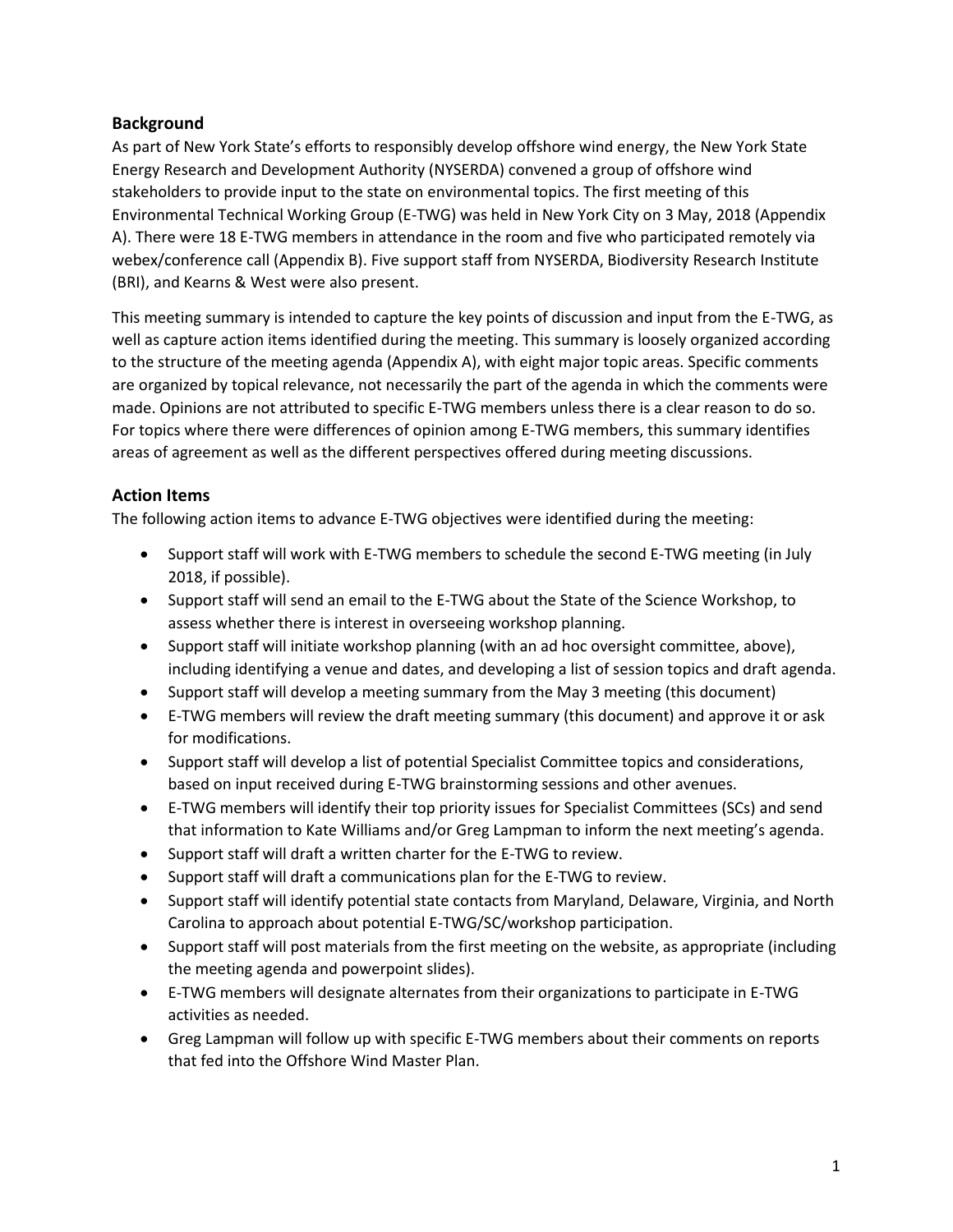## **Welcome & Introductions**

Greg Lampman (NYSERDA) opened the meeting. E-TWG members and support staff introduced themselves and spoke briefly about their organizations and roles.

#### **Review of New York State Activities**

Kate Williams (BRI) briefly reviewed the results of informal interviews conducted with more than 50 stakeholders in 2017 as part of scoping for the E-TWG framework. Greg Lampman (NYSERDA) reviewed recent New York State activities, including

- (1) Contents of the Offshore Wind Master Plan and contributing reports
- (2) The process through which New York State identified the Area for Consideration submitted to BOEM
- (3) Timelines and relationships between state and federal offshore wind development processes
- (4) Ongoing offshore wind-related activities being conducted by the state, including outreach and engagement efforts, new and ongoing field studies, and the formation of four Technical Working Groups to advise the state on specific issues related to offshore wind energy development.

As part of this review, Greg mentioned that the state plans more than \$20 million in R&D investments related to offshore wind, including component design, systems design, operational controls, monitoring systems, and manufacturing processes. Greg noted that the E-TWG has the opportunity to inform the state's priorities for investment related to environmental monitoring technologies. NYSERDA released an RFP immediately prior to the meeting (RFP 3855) that will make up to \$5 million available to deploy LIDAR buoys to obtain metocean measurements. $1$ 

Greg also discussed the E-TWG's topical and geographic focus, goals, and objectives. To achieve these objectives, the E-TWG is expected to advance topics identified in the New York Offshore Wind Master Plan and by the E-TWG itself, including with the development of wildlife Best Management Practices (BMPs), regional coordination for adaptive management, identification of research needs, exploration of a framework for an "Environmental Conservation Fund," and other topics. The E-TWG's topical scope is the biological and physical environment in relation to offshore wind energy development, including land-based issues around cable landfall. It does not include viewshed, archaeological, or fisheries issues, though Greg and several E-TWG members noted that there is some overlap between the E-TWG charge and that of the Fisheries Technical Working Group in the area of fish populations and habitats (see "Other Technical Working Groups," below).

During the review of state and federal offshore wind development processes, one E-TWG member mentioned that if the WEAs that BOEM identifies in the NY Bight do not match the locations and boundaries of the state's Areas for Consideration  $-e.g.,$  if the federal government moves forward with leasing areas that the state excluded—this could present a risk for developers. NYSERDA indicated their hope that BOEM will identify WEAs that match the Areas for Consideration. The state will be submitting comments to BOEM during the NY Bight Call for Information and Nominations (for which BOEM will accept public comments until May 29, 2018<sup>2</sup>), and encouraged others to do the same.

l

<sup>1</sup> www.nyserda.ny.gov/Funding-Opportunities/Closed-Funding-Opportunities/2018

<sup>&</sup>lt;sup>2</sup> www.boem.gov/NY-Bight/. This deadline has since been extended to July 30, 2018.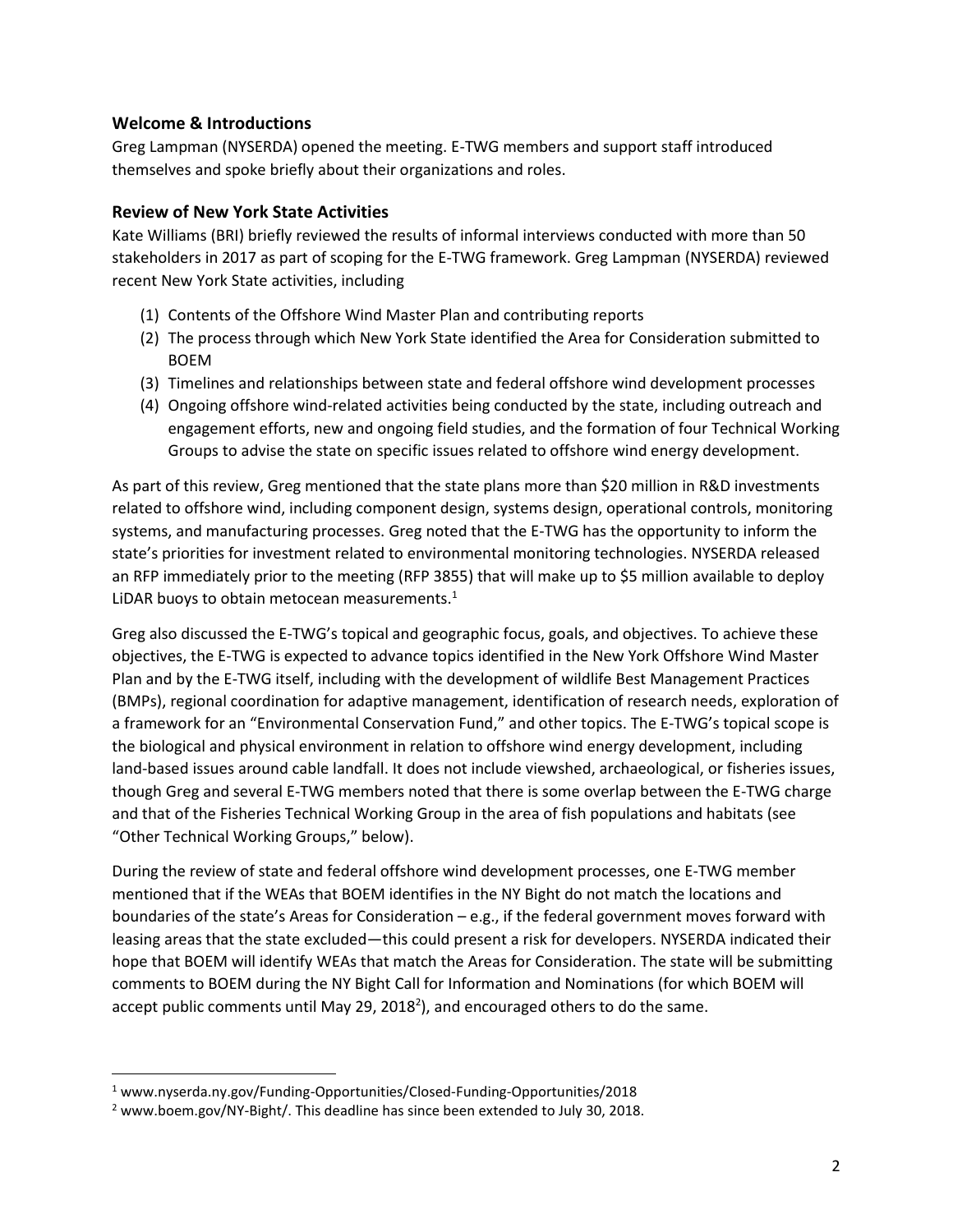#### **New York State Procurement Process**

Matt Vestal (NYSERDA) reviewed the New York State Procurement Process. Highlights included:

- New York State estimates the carbon reduction benefits of the full 2.4 GW of offshore wind at \$1.9 billion. There are also expected health and air quality benefits, as well as workforce and infrastructure benefits.
- The state has explored several different procurement options. The state's cost-benefit analysis of procurement options included consideration of disparity in incremental program costs and the net program cost. The analysis also deducted \$1.9 billion carbon benefits from gross program costs to estimate net program costs for each procurement option.
- The New York State Public Service Commission (PSC) published a State Administrative Procedures Act (SAPA) Notice relating to the Offshore Wind Policy Options Paper, which defines the proposed process for competitive solicitations, project eligibility, scoring criteria, procurement, and a funding mechanism. This comment period is open until June 4, 2018. $3$ NYSERDA can make recommendations to the PSC, but the PSC drives this process. The best way to voice concerns is through formal comments.
	- $\circ$  The NY procurement process was identified by several E-TWG members as an area where E-TWG input could have an impact on the development process. NYSERDA encourages the submission of comments to DPS regarding considerations that should inform procurement decisions.
	- o An E-TWG member questioned why the PSC notice does not include environmental impact scoring criteria for Phase I of procurement, and instead includes environmental considerations only in Phase II. NYSERDA indicated that they could not speak to why these criteria were not included for Phase I. Several eNGO E-TWG members emphasized the importance of including environmental considerations in Phase I procurements.

#### **E-TWG Framework and Charter**

Kate Williams reviewed the E-TWG framework, including structures for the E-TWG, Specialist Committees (SCs), and the State of the Science Workshop. Greg Lampman (with assistance from Kate Williams and Jason Gershowitz) highlighted questions that arose during convening interviews with E-TWG members and shared responses, many of which were synthesized in a "framework summary" document distributed to E-TWG members prior to the meeting (Appendix C).

The group discussed options for how different processes will work within the E-TWG framework. A series of next steps were identified, including the development of a charter for the E-TWG. Specific process input, discussions, and E-TWG decisions (for inclusion in the E-TWG charter) included the following, in no particular order.

#### *E-TWG membership*

 $\overline{\phantom{a}}$ 

 Balanced participation: The E-TWG discussed the value of balanced representation between developers and environmental non-governmental organizations (eNGOs). Participants shared a range of opinions about the importance of balance in the E-TWG. NYSERDA felt it was important to receive balanced input on SC topics and products, but several E-TWG members, including both developer and eNGO representatives, suggested that a strict balance in numbers may not

<sup>3</sup> Comments can be provided online at: http://documents.dps.ny.gov/, Case #: 18-E-0071.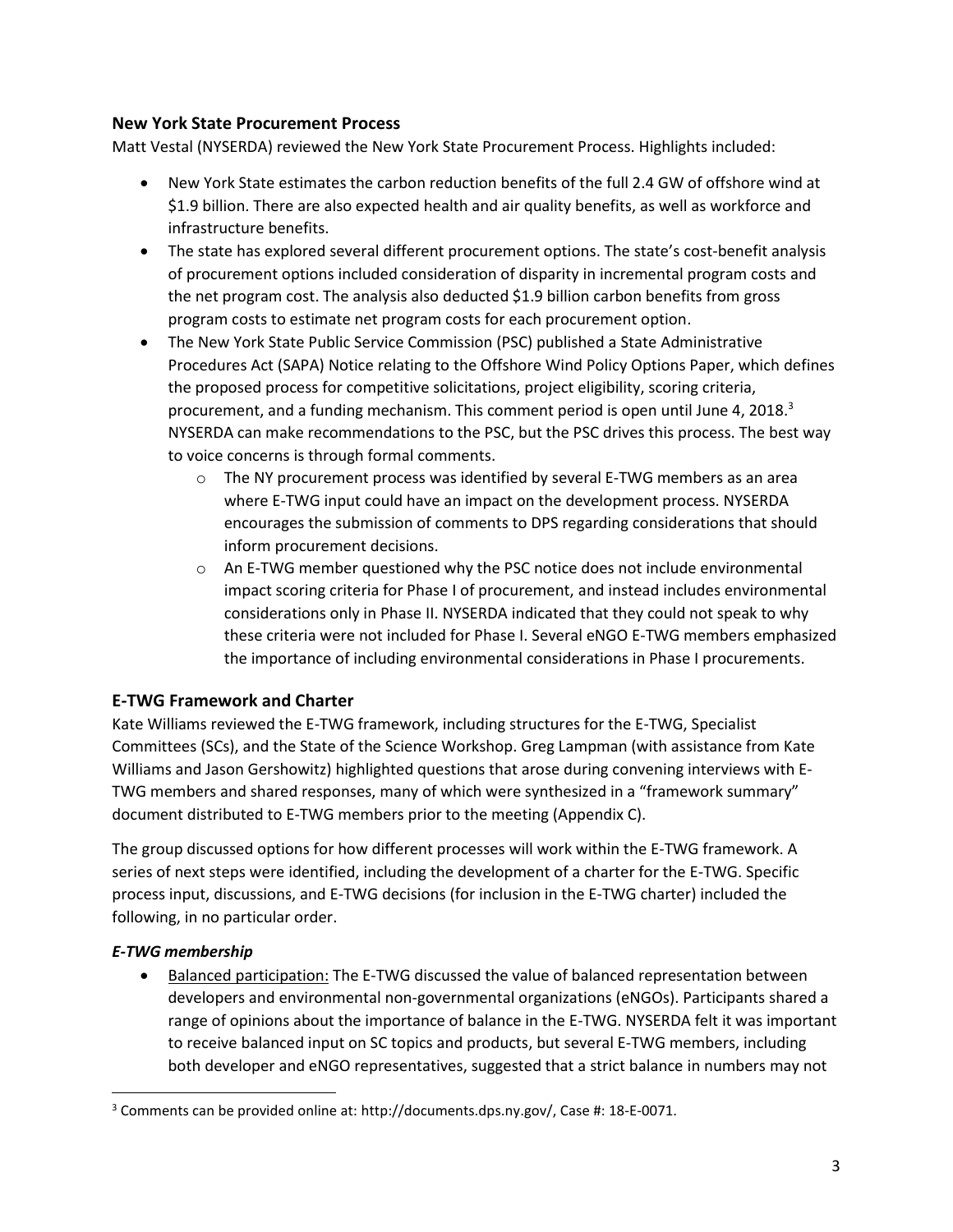be necessary, as they do not consider themselves to be on opposite sides ("We all have a shared responsibility for the environment").

 Adding new representatives: The E-TWG will decide when/whether to add new representatives to the E-TWG. If new developers win geographically relevant leases, it was felt that they should have an opportunity to participate. One E-TWG member suggested rotation of positions as a possible approach to maintain balance and a reasonable group size. The group agreed that NYSERDA should approach state agency staff from all states within the geographic scope of the E-TWG and invite them to participate in the E-TWG (or another capacity, as desired).

## *Vetting of Specialist Committee topics*

The E-TWG discussed ideas for efficient and effective processes for convening SCs, including the following potential steps prior to convening a committee:

- Avoid duplication: Review existing information on the proposed topic to ensure that a new SC would not be duplicating effort and can build off of existing knowledge.
- Coordinate with other Technical Working Groups (TWGs): Communicate the potential topic to other TWGs and identify coordination strategies as needed.
- Define the committee's charge: Develop the specific charge and scope for each SC, including the intended goal and final product, as well as any desired communications or outreach efforts.
- Identify potential committee members

#### *E-TWG responses to Specialist Committee products*

The E-TWG discussed ideas for reviewing SC products as part of NYSERDA's process, including:

- Reviewing SC products: The E-TWG will review products from SCs and provide input to the state of New York. At minimum, this input will be communicated via in-person E-TWG discussions and written summaries of those meetings. The group felt it is important to ensure that sufficient time is blocked out in meetings to go through reports in detail. This review process can also be made more efficient by leveraging online tools to share and review documents in advance of meetings.
- Other formats for communicating E-TWG input: The E-TWG could also communicate their input via some other format, such as an editorial to accompany an SC report. NYSERDA indicated that E-TWG editorials must bring value to the accompanying reports, for example by expressing multiple perspectives and the diversity of opinions on the report topics or findings.
- Defining E-TWG responses: Different SCs may warrant different kinds of reviews and response from the E-TWG. Each SC charge should define the format for E-TGW review and response.
- Roles: E-TWG support staff will draft meeting minutes and editorials for E-TWG review. The E-TWG will review and comment on these products for accuracy. As the convener, NYSERDA will oversee the process.
- Seeking consensus: The E-TWG agreed that they should strive for consensus on SC products. If consensus is not possible, disagreements should be clearly captured in meeting summaries (and other products as defined by the E-TWG). Everyone who contributes to the process should be named as participating. Disagreement, if it occurs, should be respectful.

#### *How the state of New York uses E-TWG input in decision making*

NYSERDA shared information about how SC products and E-TWG input will be considered, including: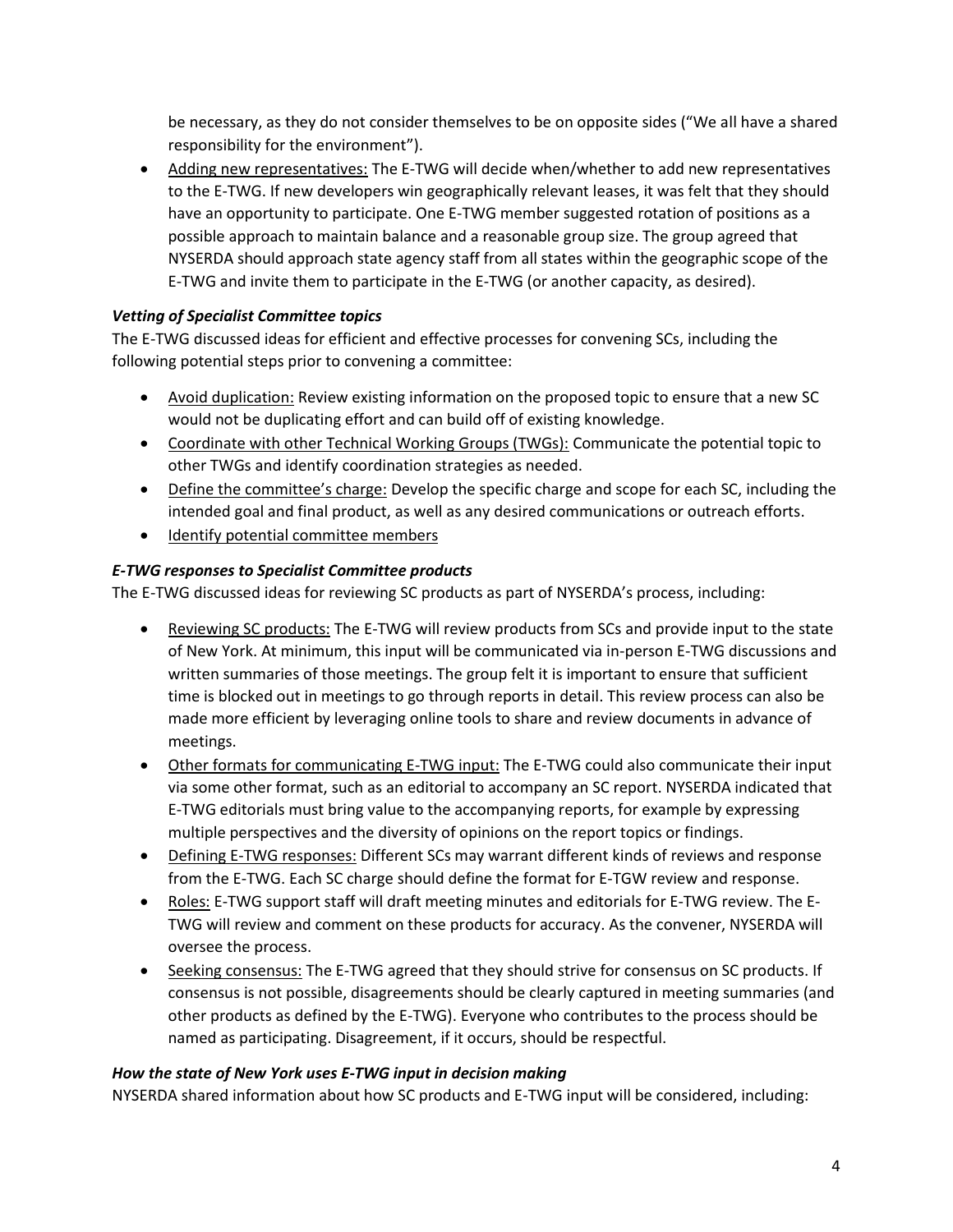- Responding to input: NYSERDA will be as responsive as possible to E-TWG input. Implementation of E-TWG suggestions will depend on the issue, the nature of E-TWG guidance, and the level of control NYSERDA has over that particular topic or decision point.
- Sharing E-TWG products: To advance the Offshore Wind Master Plan's objectives for coordination, NYSERDA emphasized that the audience for E-TWG products also includes other states, BOEM and other federal agencies, and other stakeholders.

## *Other items to incorporate into charter*

The E-TWG suggested that a group charter be developed to define E-TWG processes and principles. During the discussion, participants referenced existing documents and additional content that could be incorporated into the charter, including:

- The E-TWG Framework document
- Mission statements for the E-TWG and SCs, including the E-TWG's intention of being a standing (long-term) working group
- Ground rules for meetings that can be enforced by a facilitator, and can provide mechanisms for managing challenging discussions
- Ground rules for external communications, including handling of E-TWG materials and E-TWGrelated communications with the media and stakeholders
- The E-TWG geographic region of interest, defined as offshore areas from Massachusetts to North Carolina, to match the geographic range of possible procurement identified in New York State procurement documents
- Guiding principles for the E-TWG, with suggestions including:
	- o Maintain diverse scientific and technical expertise
	- o Emphasize transparency, building trust and sharing information
	- o Ensure safe space if needed for sensitive member discussions
	- o Ensure clarity in decision-making roles and responsibilities
	- $\circ$  Ensure clarity in how products and recommendations will be communicated and applied
	- $\circ$  Importance of discussing positive impacts of offshore wind as well as negative
	- $\circ$  Importance of considering long-term needs and priorities, not just immediate needs
	- $\circ$  Importance of considering different scales, including regional and multi-state efforts

## **State of the Science Workshop**

As part of the E-TWG framework review, Kate Williams described plans for a 2018 State of the Science Workshop with goals to include: (1) Promotion of regional collaboration and coordination of research studies, guidelines development, and other efforts; (2) Expert information exchange and discussion, including informing E-TWG/SC activities and building an understanding of the state of the science; and (3) Public engagement and education about ongoing efforts to understand, minimize, and mitigate environmental impacts from offshore wind energy development. Current plans include a two-day workshop, to be held in fall 2018, with a mix of technical presentations, discussion panels, and work group activities. NYSERDA has also suggested holding a public open house with a poster session and opportunities for public engagement with technical experts.

Kate asked the E-TWG members for input on further planning efforts. Several next steps were identified during discussions and are listed in "Action Items," above. Additional recommendations included: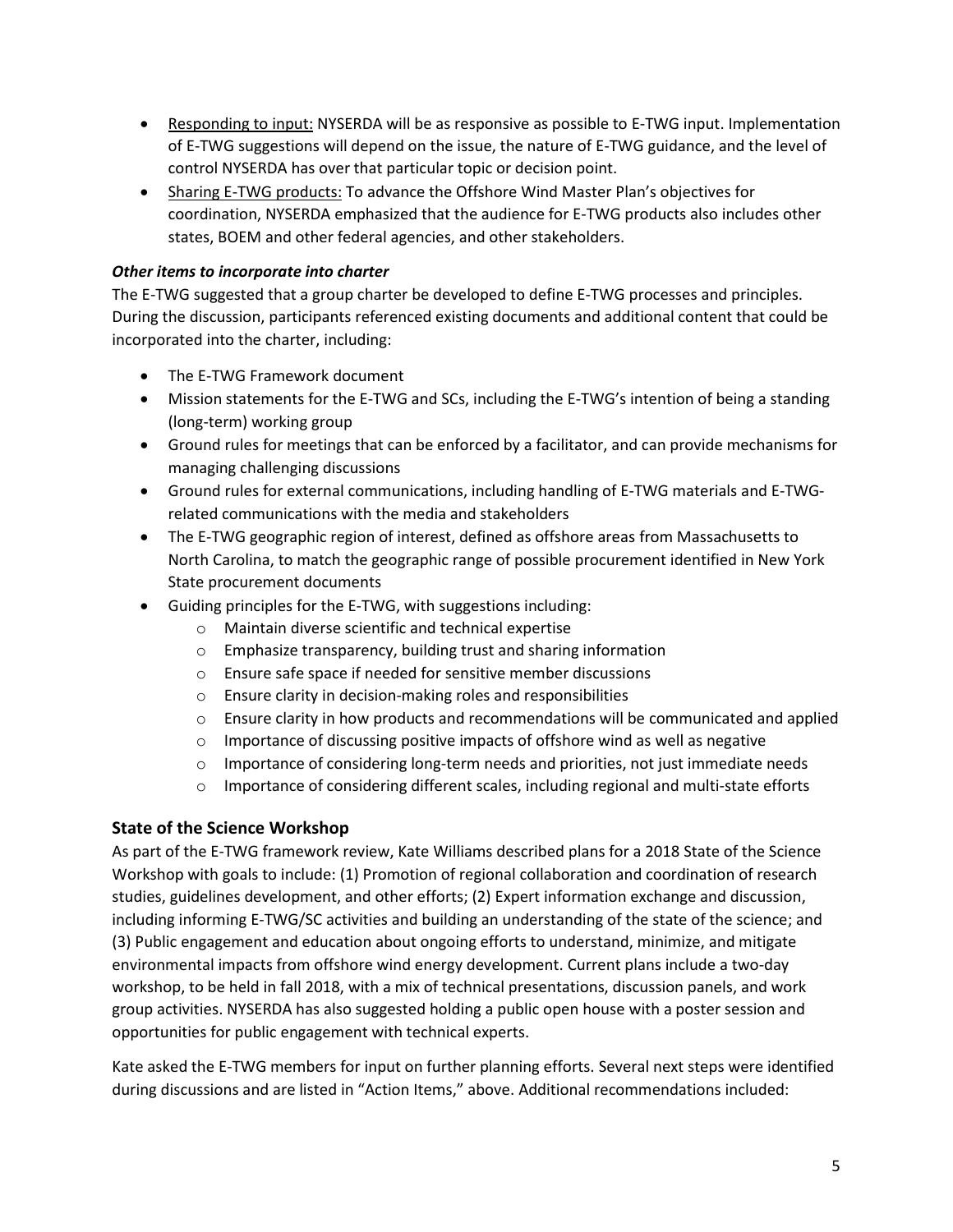- Develop a long-term vision for the workshop series.
- Engage other states in the region and build a network of collaboration. This workshop should be the leading edge of regional collaboration on offshore wind and wildlife topics. (Geographic scope of interest should match the E-TWG and New York State procurement plans).
- Align workshop topics with suggested SC topics, and use panels/discussions to inform charges for SCs.
- Review agendas and reports from other meetings, to get ideas about for how to organize this meeting and to ensure that we're not duplicating topics/efforts that have been the focus of other meetings.
- Involve Regional Planning Bodies, Fisheries Management Councils, fishermen, and other states in the workshop in some capacity.
- Consider the following session ideas:
	- $\circ$  Cumulative impacts. This workshop is a good venue for tackling large-scale issues.
	- $\circ$  What wind farms look like, and how they are developed. What informs design decisions that influence environmental impacts (like foundation choice)?
	- $\circ$  Monitoring and mitigation technologies. What options are out there, what is the state of the art, and what has been shown to be effective?
	- $\circ$  Population-level impacts from offshore wind energy development. What do we know about impacts to wildlife at the population scale, and how do we assess those impacts?

## **Communications and Outreach**

As part of the E-TWG Operations discussion, Kate Williams asked for input on communications and outreach strategies. The E-TWG members agreed that Kate should draft a Communications and Outreach Plan for their review. Other comments/suggestions included:

- Transparency is key. Communications and outreach should be incorporated into everything the E-TWG does.
- Outreach efforts should be tailored for specific audiences. The E-TWG should develop an overarching plan, but as a group, the E-TWG also needs to think about who their specific audiences are, and how best to reach each of those audiences.
- An email list serv may be an effective communication strategy for the E-TWG. The Tethys email blast is a good model.
- The Tethys database was also mentioned as a good outlet for E-TWG and SC reports and other products.

## **Other Technical Working Groups**

Throughout the day, NYSERDA and other E-TWG members referenced the formation, mission, leadership, and priorities for the other three Technical Working Groups (maritime, fisheries, and jobs and supply chain). For example, one E-TWG member suggested that it could be useful to have discussions between the E-TWG and Maritime TWG about lease areas and setbacks for vessel activity in relation to possible changes in whale influence collision risk, so both groups would get feedback from the other about different types of stakeholder information that feed into decision making.

In particular, there were questions around the Fisheries Technical Working Group (F-TWG) membership and structure, and the group's potential for overlap with the E-TWG. E-TWG members and support staff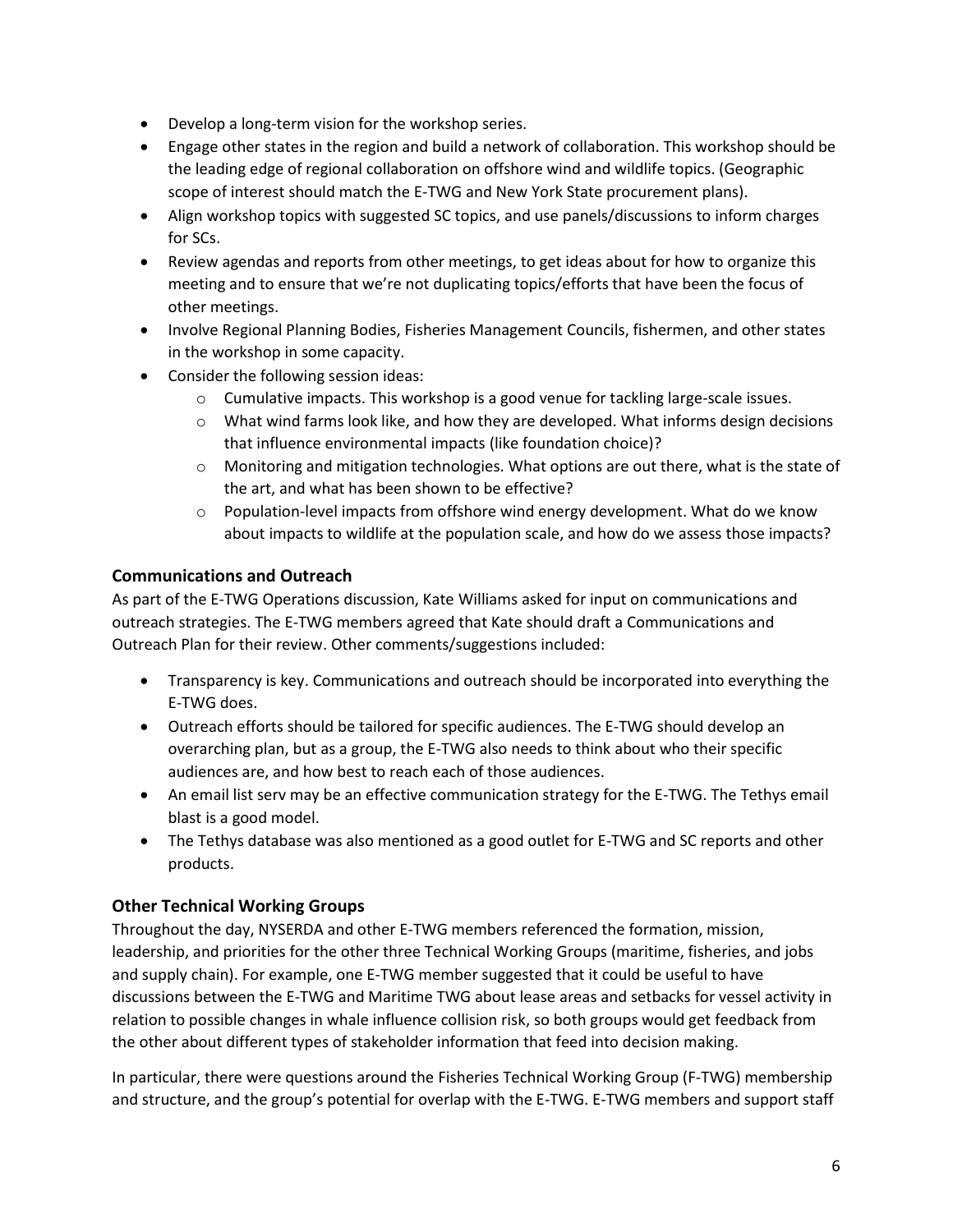offered several ideas for how to coordinate the two groups, including inviting F-TWG members to the State of the Science workshop, holding joint meetings between the E-TWG and F-TWG, and developing joint Specialist Committees. It was broadly agreed that the workshops represented an opportunity for in-person coordination. While some participants supported the idea of joint TWG meetings, noting the opportunity for real-time coordination, several others suggested that specific SCs may be a more practical opportunity for Technical Working Group coordination, in which:

- SCs could be jointly charged by the E-TWG and F-TWG and report to both groups, or
- SCs could be charged with reporting updates to other Technical Working Groups with an interest in their topic of focus.

It was agreed that once the E-TWG has chosen a priority topic, that information should be communicated to other TWGs as part of the process to develop the SC's charge.

## **Specialist Committee Planning**

Kate Williams briefly reviewed input that NYSERDA had received from stakeholders regarding priority topics for Specialist Committees. Jason Gershowitz facilitated an E-TWG discussion about criteria and other considerations for selecting priority topics, and a brainstorming session about potential priority topics for committees. E-TWG members agreed to review a summary of these discussions before the next E-TWG meeting and identify their top priority issues.

#### *Criteria and Considerations*

E-TWG members shared a range of suggestions for potential criteria and considerations that NYSERDA and the E-TWG might incorporate into the Specialist Committee topic selection and planning process. Themes from the discussion included:

- Opportunity for impact
- Information gaps
- Informing future development and addressing stakeholder concerns
- Geographic scale, and the need for research at site-specific and regional scales
- Urgency of need
- Practicality

#### *Specialist Committee Topics*

The E-TWG participated in a brainstorming session to suggest and discuss potential SC topics. The discussion was facilitated to include all suggestions. The E-TWG did not consider applying criteria or considerations to the topics identified during the discussion. The purpose of this session was to identify the broadest range of potential topics, so that the E-TWG and support staff could advance planning for future efforts to identify and refine SC topics. Themes of participant-suggested SC topics included:

- Exposure/take for Endangered Species Act (ESA) species
- Development-related changes to species population distribution and abundance patterns
- Understanding regional-scale baselines and large-scale climatic shifts
- Understanding cumulative effects
- Long-term monitoring strategies
- Opportunities and needs for a conservation fund or mitigation bank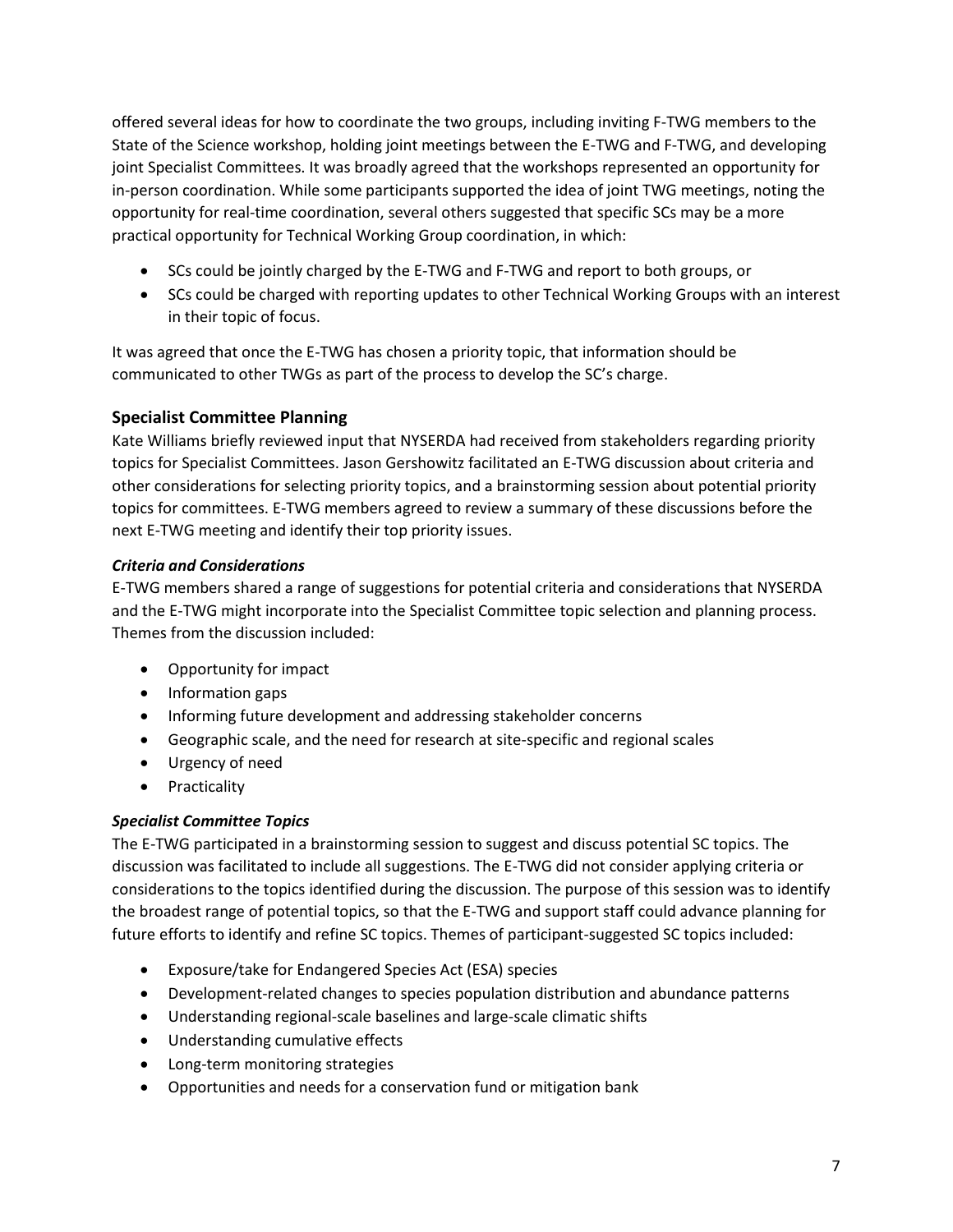- $\bullet$  Independent verification of monitoring technologies
- Best Management Practices (BMPs) for minimizing impacts to wildlife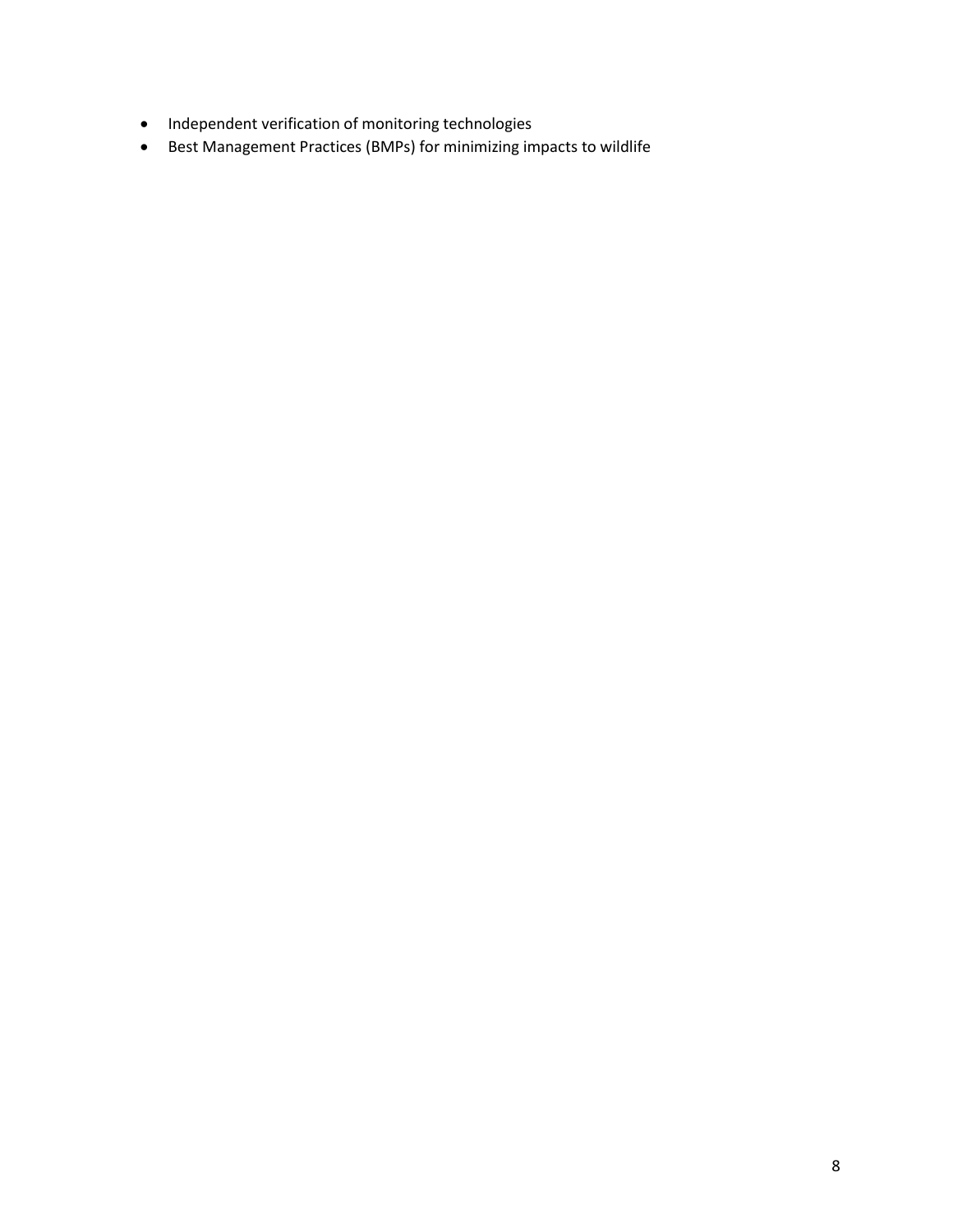# **Appendix A: Meeting Agenda**

## **Agenda for the First Meeting of the New York Environmental Technical Working Group (E-TWG)**

| <b>Time</b>        | <b>Agenda Item</b>                                                           |
|--------------------|------------------------------------------------------------------------------|
| $10:00 - 10:30$ AM | <b>Welcome and Introductions</b>                                             |
|                    | Round robin introductions                                                    |
| $10:30 - 10:45$ AM | <b>Agenda &amp; Meeting Objectives</b>                                       |
|                    | <b>Ground rules</b>                                                          |
| $10:45 - 11:45$ AM | <b>Review of New York Activities</b>                                         |
|                    | <b>Presentation &amp; Discussion</b>                                         |
|                    | 2017 informal interviews<br>$\bullet$                                        |
|                    | The Offshore Wind Master Plan and contributing reports<br>$\bullet$          |
|                    | State and Federal activities / processes<br>$\bullet$                        |
| 11:45 - 12:00 PM   | Break (set up for working lunch)                                             |
| $12:00 - 12:15$ PM | <b>Working Lunch: The New York State Procurement Process</b><br>Presentation |
|                    | <b>Working Lunch: E-TWG Framework Recap</b>                                  |
| $12:15 - 12:45$ PM | Presentation                                                                 |
|                    | E-TWG, Specialist Committees, and State of the Science Workshop              |
| $12:45 - 1:00$ PM  | Break (Clear up from lunch)                                                  |
| $1:00 - 3:00$ PM   | <b>E-TWG Framework &amp; Operations</b>                                      |
|                    | <b>Presentation &amp; Discussion</b>                                         |
|                    | Highlights and questions from convening interviews                           |
|                    | Facilitated discussion: E-TWG Operations                                     |
| $3:00 - 3:15$ PM   | <b>Break</b>                                                                 |
| $3:15 - 5:00$ PM   | <b>Specialist Committee Planning</b>                                         |
|                    | <b>Presentation &amp; Discussion</b>                                         |
|                    | Considerations for selecting topics                                          |
|                    | Brainstorming exercise: Identifying topics<br>$\bullet$                      |
| $5:00 - 5:30$ PM   | <b>Wrap Up &amp; Next Steps</b>                                              |
|                    | • Review action items from the day's discussions                             |
|                    | • Planning for future calls / meetings                                       |
| 5:30 PM            | Close                                                                        |

## 10 am – 5:30 pm, 3 May 2018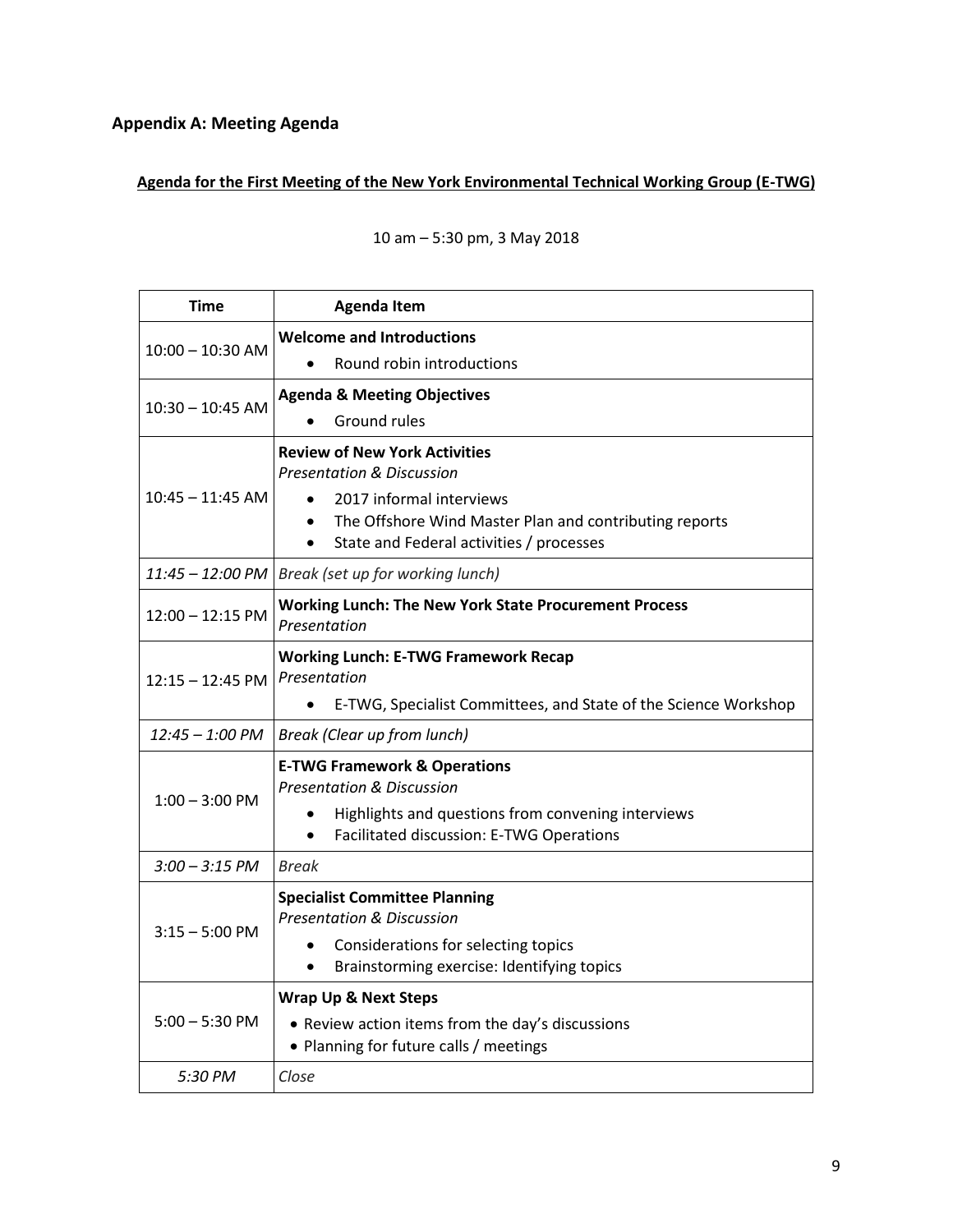# **Appendix B: List of Participants**

| <b>Point of Contact</b> | Organization                                         | <b>Stakeholder Type</b>               | Role                           |
|-------------------------|------------------------------------------------------|---------------------------------------|--------------------------------|
| Greg Lampman            | <b>NYSERDA</b>                                       | <b>State Government</b>               | Convener/chair                 |
| Jen Banks               | US Wind                                              | Developer                             | Advisor                        |
| David Beutel            | <b>Rhode Island Coastal Resources</b>                | <b>State Government</b>               | Observer/                      |
|                         | Management Council                                   |                                       | technical support              |
| <b>Catherine Bowes</b>  | National Wildlife Federation                         | eNGO                                  | Advisor                        |
| <b>Bruce Carlisle</b>   | Massachusetts Department of State                    | <b>State Government</b>               | Observer/                      |
|                         |                                                      |                                       | technical support              |
| Isis Farmer             | <b>Bureau of Ocean Energy Management</b>             | Federal                               | Observer/                      |
|                         |                                                      | Government                            | technical support              |
| Martin Goff             | Statoil                                              | Developer                             | Advisor                        |
| <b>Kevin Hassell</b>    | New Jersey Department of Environmental<br>Protection | <b>State Government</b><br>Federal    | Observer/                      |
|                         |                                                      |                                       | technical support<br>Observer/ |
| Ursula Howson           | National Oceanic and Atmospheric                     |                                       |                                |
| Wilhelmina Innes        | Administration<br>New York Department of State       | Government<br><b>State Government</b> | technical support<br>Observer/ |
|                         |                                                      |                                       | technical support              |
|                         | U.S. Fish and Wildlife Service                       | Federal                               | Observer/                      |
| Scott Johnston          |                                                      | Government                            | technical support              |
| Sherryll Huber Jones    | New York Department of Environmental<br>Conservation | <b>State Government</b>               | Observer/                      |
|                         |                                                      |                                       | technical support              |
| Aileen Kenney           | Deepwater Wind                                       | Developer                             | Advisor                        |
| Francine Kershaw        | Natural Resources Defense Council                    | eNGO                                  | Advisor                        |
| Amanda Lefton           | The Nature Conservancy                               | eNGO                                  | Advisor                        |
| Jillian Liner           | Audubon New York                                     | eNGO                                  | Advisor                        |
| Jo Anna Lutmerding      | U.S. Fish and Wildlife Service                       | Federal                               | Observer/                      |
|                         |                                                      | Government                            | technical support              |
| <b>Joe Martens</b>      | NY Offshore Wind Alliance                            | nonpartisan NGO                       | Advisor                        |
| Anne Marie McShea       | New Jersey Board of Public Utilities                 | <b>State Government</b>               | Observer/                      |
|                         |                                                      |                                       | technical support              |
| Laura Morse             | Orsted                                               | Developer                             | Advisor                        |
| Matt Robertson          | Vineyard Wind                                        | Developer                             | Advisor                        |
| Howard Rosenbaum        | <b>Wildlife Conservation Society</b>                 | eNGO                                  | Advisor                        |
| John Weber              | <b>NYSERDA</b>                                       | <b>State Government</b>               | Observer/<br>technical support |

## **Support staff present**

Angela Guiliani, Allison Rose, Matt Vestal (NYSERDA)

Kate Williams (BRI)

Jason Gershowitz (Kearns & West)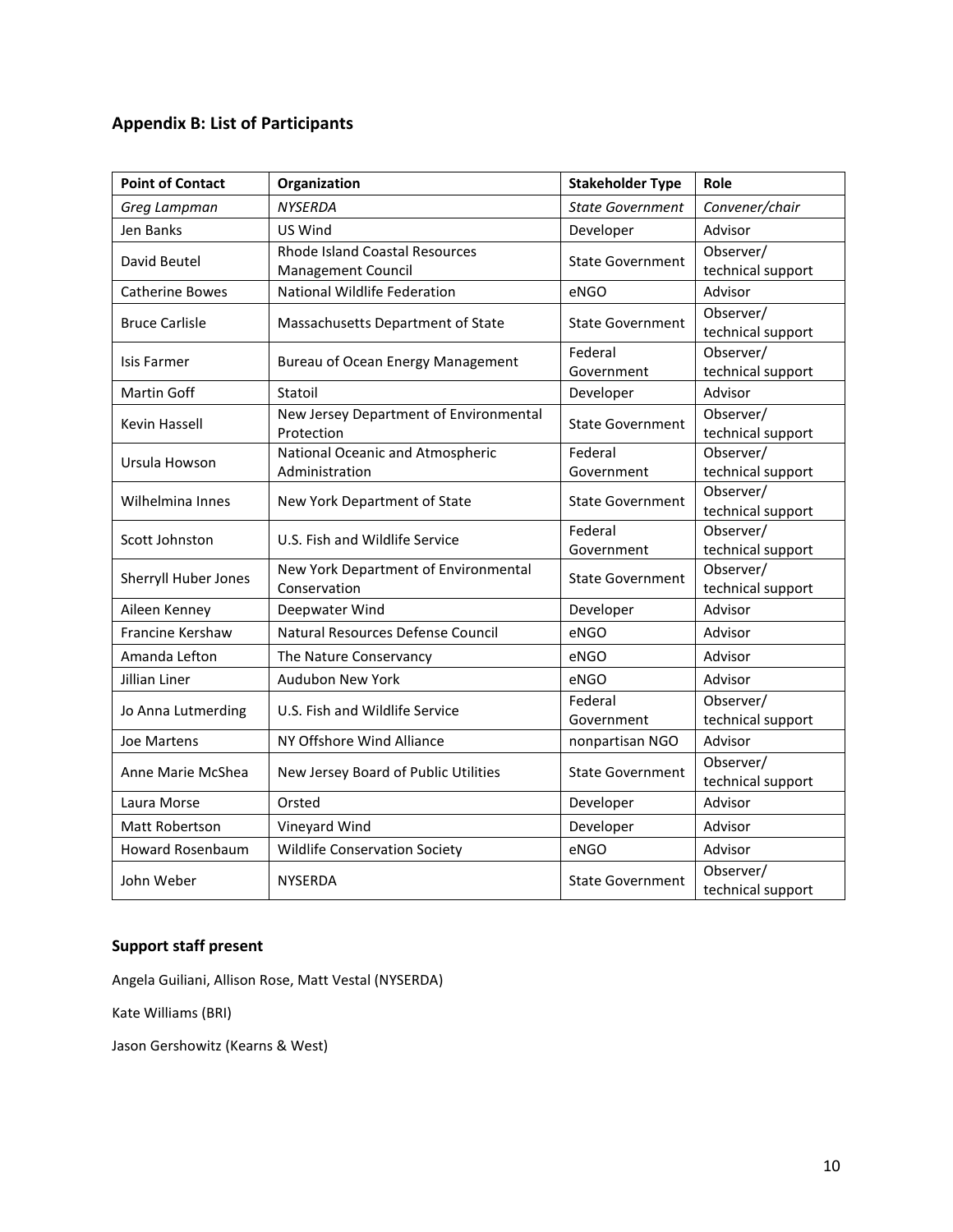## **Appendix C. E-TWG Framework Summary (distributed to E-TWG members in April 2018)**

**New York is committed to developing the offshore wind industry.** New York has a clean energy goal of 50% by 2030. As part of building this renewables portfolio, the state has committed to building up to 2400 MW of offshore wind power by 2030 (enough to power 1.2 million homes). The state is scheduled to issue two solicitations in 2018-2019 for a combined >800 MW of offshore wind energy.

**The Offshore Wind Master Plan is a strategy for advancing offshore wind.** NYSERDA and other state agencies spent two years developing the Offshore Wind Master Plan (www.nyserda.ny.gov/Offshore-Wind). The Plan:

- (1) Utilizes data from 20 different studies, as well as stakeholder and public feedback, to identify strategies for offshore wind energy development that consider environmental, maritime, economic, and social issues while addressing market barriers and aiming to lower costs.
- (2) Requests the Bureau of Ocean Energy Management (BOEM) to create at least four new Wind Energy Areas (WEAs) within the Area of Consideration the State proposed offshore of New York.
- (3) Proposes options for affordable ways for the state to buy offshore wind energy.
- (4) Commits the State to future efforts to advance offshore wind, including continued public engagement, research activities, determination of a process for the state to procure power, and the convening of technical working groups.

**The state's long-term commitment to advancing responsible development will lead to better outcomes.** New York is committing substantial support to form standing working groups and maintain them in the long term, so that they can be effective and enduring advisors to the state. Development of standards, guidelines, and other products should be an iterative process, particularly for a rapidly developing industry. If the best available science and technology changes, guidelines may need to be adjusted accordingly. A standing working group can set timelines to review past committee products and implement updates.

**Technical Working Groups (TWGs) advise the State on key issues, and are part of a considered approach to responsible development.** The TWGs are part of general good practice to develop offshore wind responsibly. Overseeing offshore wind development in federal waters is an obligation of the federal government, but within this federal development framework, New York is well equipped to help advance common understanding among stakeholders. The TWGs are intended to facilitate interactions between stakeholder groups, improve communications, and build relationships to help address key issues. The four TWGs, led by New York State agencies, are focused on (1) environmental issues, (2) commercial and recreational fishing, (3) maritime issues, and (4) jobs and supply chain.

**The mission of the Environmental Technical Working Group (E-TWG) is to advise the state on environmentally responsible development**. As stated in the Offshore Wind Master Plan, the E-TWG advises the State about "measures to avoid, minimize, and mitigate anticipated impacts on wildlife during offshore wind energy development activities," including development of wildlife best management practices (BMPs), identification and coordination of research needs, and a focus on regional coordination for adaptive management. The group's scope includes wildlife and the physical environment, in marine areas and in terrestrial locations potentially impacted by cable routes, for all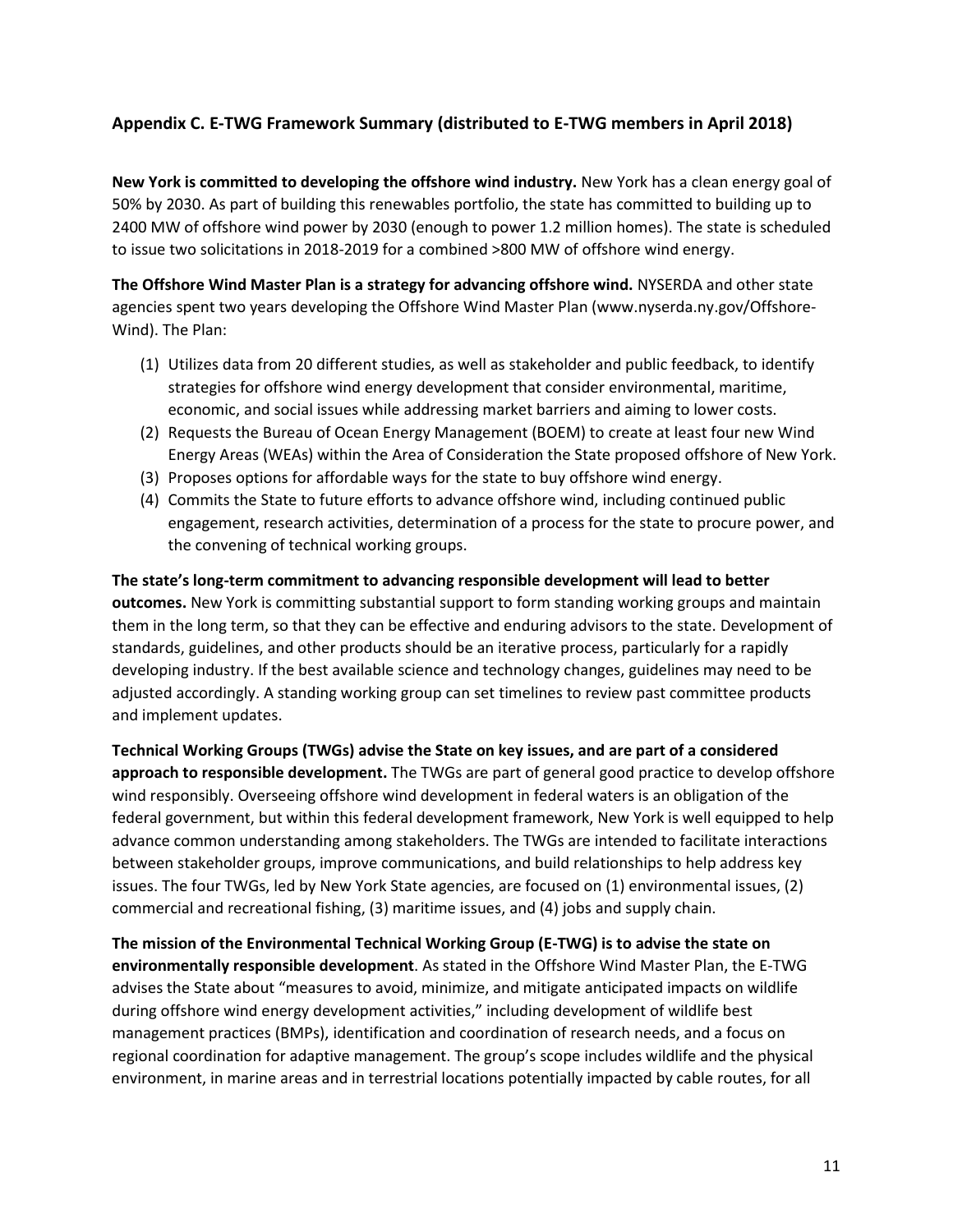regions from which the state of New York could potentially procure offshore wind power (roughly Massachusetts to Virginia).

**The E-TWG is focused on regional coordination.** The E-TWG includes state agency representatives from New Jersey, Rhode Island, and Massachusetts, as well as federal representatives from BOEM, U.S. Fish and Wildlife Service, and National Oceanic and Atmospheric Administration. This ensures that the E-TWG and the State: (1) avoid duplication of effort or the production of conflicting guidelines, and (2) can assess how best to support or complement guideline development processes by other entities.

**The E-TWG will coordinate with other TWGs to ensure there is no duplication of effort.** There may be areas of overlap between Technical Working Group charges, particularly the E-TWG and the Fisheries Technical Working Group. Potential impacts to fish populations from offshore wind energy development are a part of the E-TWG's scope, but impacts to commercial and recreational fisheries are not.

**The E-TWG is a balanced, collaborative, and science-focused advisory body to the State of New York.** NYSERDA chairs the E-TWG, which currently includes advisory representation from five offshore wind developers and five environmental nongovernmental organizations (eNGOs), as well as the New York Offshore Wind Alliance (a nonpartisan nonprofit associated with both groups). State and federal government agencies sit on the E-TWG as observers: they participate in conversations and provide technical input, but are not involved in making advice or recommendations to the State. The E-TWG is supported with scientific expertise from Specialist Committees.

**The operation of the E-TWG is transparent.** Transparency in group discussions, and in the state's decision making, helps foster trust in outcomes. Information on E-TWG activities, including meeting agendas, meeting summaries, and other documents, is available at www.briloon.org/offshorewindny.

**E-TWG discussions are captured through written meeting summaries.** E-TWG input, perspectives, and degree of consensus will be used internally by the State in decision making. These discussions are captured through written summaries of E-TWG meeting discussions. Summaries are reviewed by E-TWG members for accuracy prior to posting on the public project website.

**Specialist Committees, made up of subject matter experts, are formed by the State to develop collaborative guidelines or other products.** Both the E-TWG and the Specialist Committees report directly to the State. Depending on the scope of each Committee's charge, Specialist Committee members may carry out the work themselves, or they may provide oversight for work conducted by contractors (funded and managed by NYSERDA) to carry out aspects of their charge.

**The E-TWG "bookends" and helps guide Specialist Committee activities.** The E-TWG suggests goals for committees, recommends experts to participate on committees, and provides input and recommendations on products created by the committees. The E-TWG helps focus New York State decisions based on the best available information, and identifies and prioritizes gaps; and the Specialist Committees fill those gaps.

**Inclusivity leads to better outcomes.** The inclusion of a wide range of stakeholders on the E-TWG, Specialist Committees, and State of the Science Workshops encourages the development of effective, economically viable approaches towards understanding, avoiding, and minimizing environmental impacts from development activities.